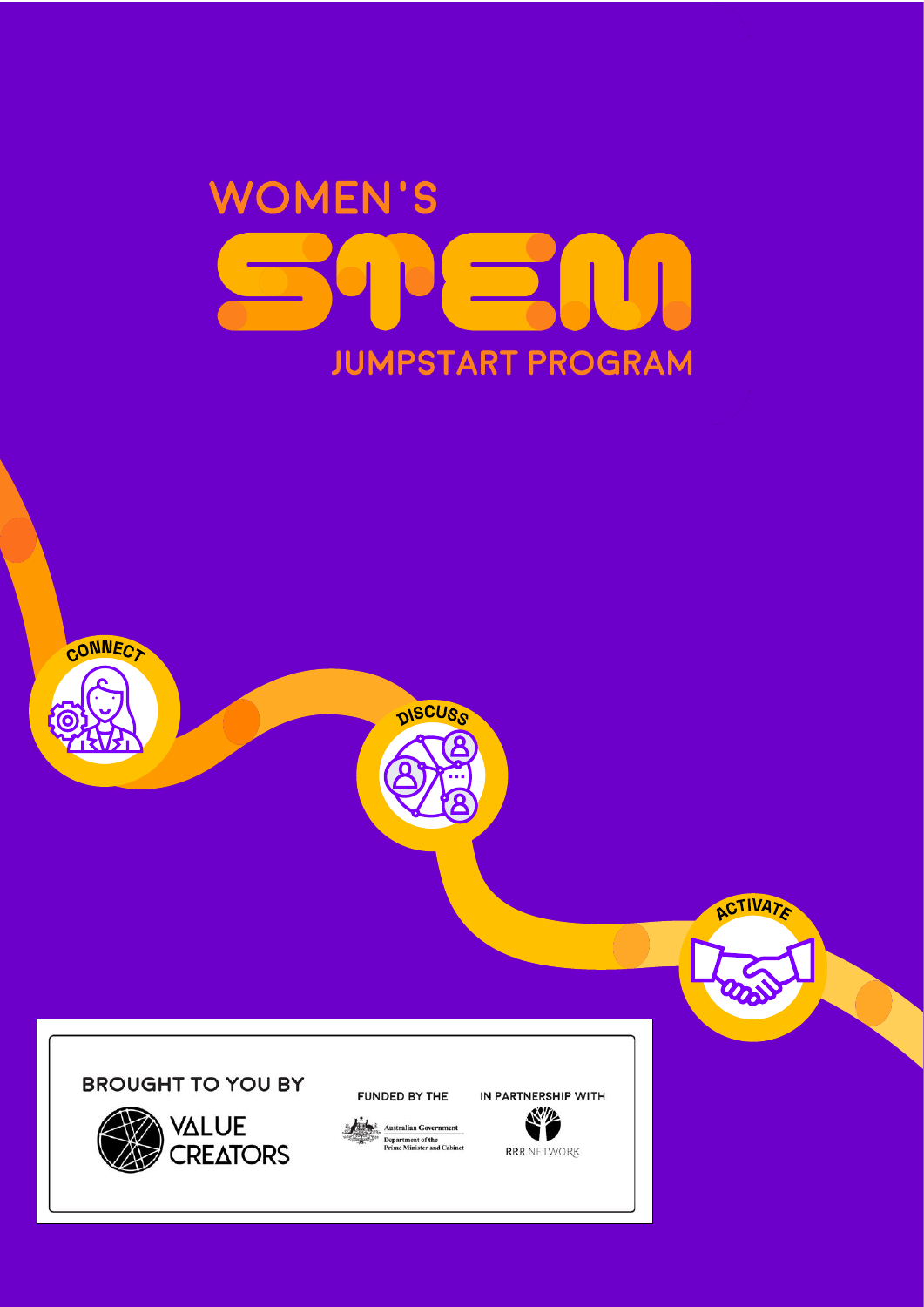### **2021 - 2024**



#### **Value Creators – Company Profile**

Value Creators brings entrepreneurs, innovators, founders, and game changers together to help them think, create, activate, and commercialise.

No matter where they are at, from an idea to a start-up or mature business, we get them focused on what is next and how they can get there, all based on sound business decisions and processes. All this requires a confident launch into new horizons and that is exactly what Value Creators does.

|          | Directors: Ann Maree O'Callaghan & Maree Gooch |
|----------|------------------------------------------------|
| ABN:     | 80 630 687 633                                 |
| Address: | 27 Honeytree Place                             |
|          | Falcon, WA 6210                                |
|          |                                                |

Contact: Ann Maree O'Callaghan 0408 603 126

> Maree Gooch O438 374 136

#### Confidential

This document may be circulated for internal client review purposes; however, no part of this document may be reproduced, transcribed, or transmitted in any form, electronic or mechanical for any other purpose whatsoever without the prior written consent of Value Creators.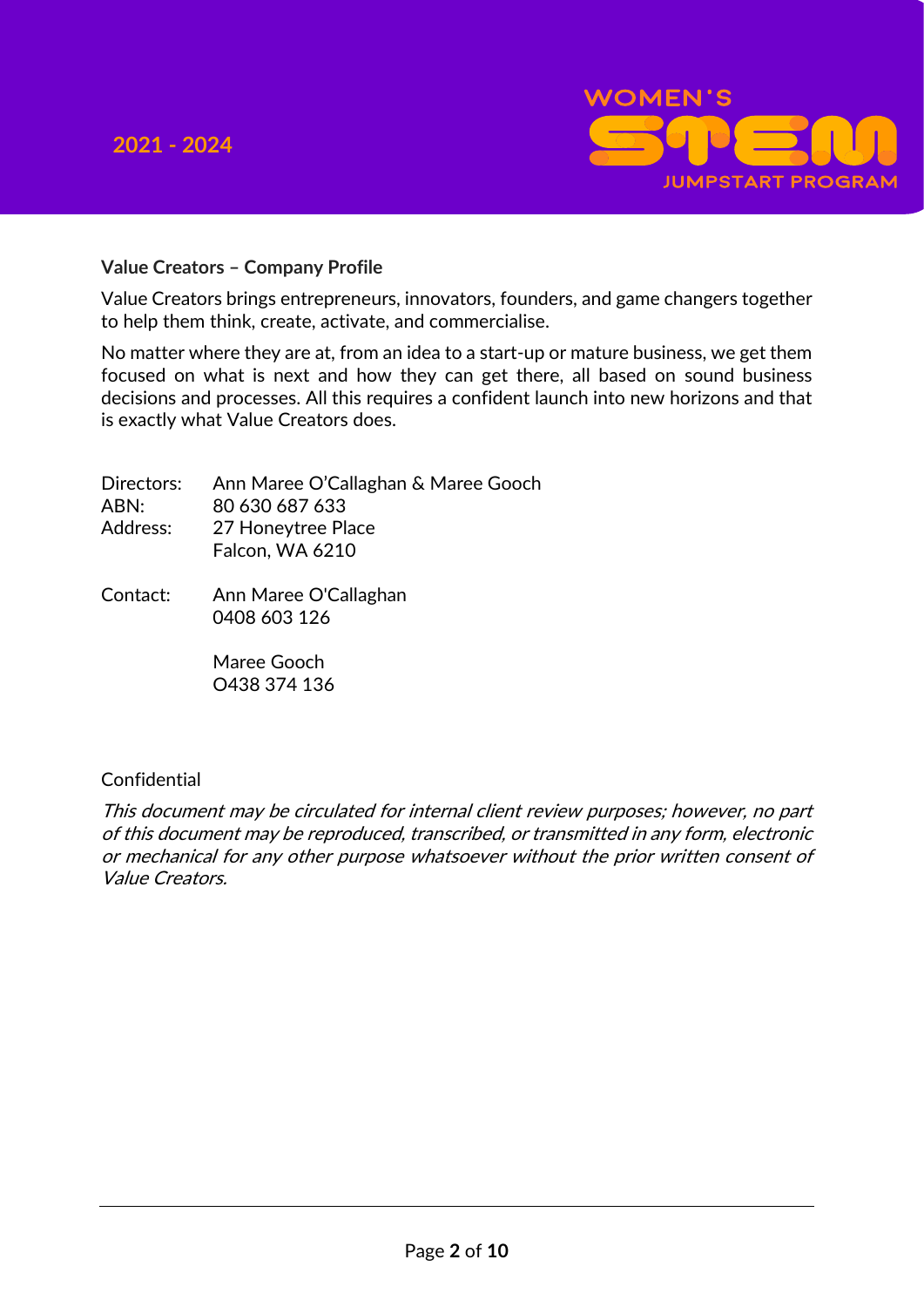

## **THE STEM JUMPSTART MODEL**

The Women's STEM JumpStart Program is a grassroots capacity building program for young rural, regional, and remote women. The three-month program will help you skillup and start-up for your training, career, or new venture in STEM. The program has three key elements:

- 1. A Bootcamp Masterclass series
- 2. Group Mentoring
- 3. One-on-one Mentoring
- 4. An annual Connector Forum to get you on your way



- Bootcamp Workshops two day residential, in-person
- Group Mentoring two one-hour group sessions, virtual
- Individual Mentoring individual, virtual, two one-hour sessions
- Develop a STEM Leadership and Career Plan
- Connector Forum annual, a central point for alumni to connect with academia, business and leading females in STEM
- New Network ongoing and enduring links / connection via Program Alumni and the RRR Network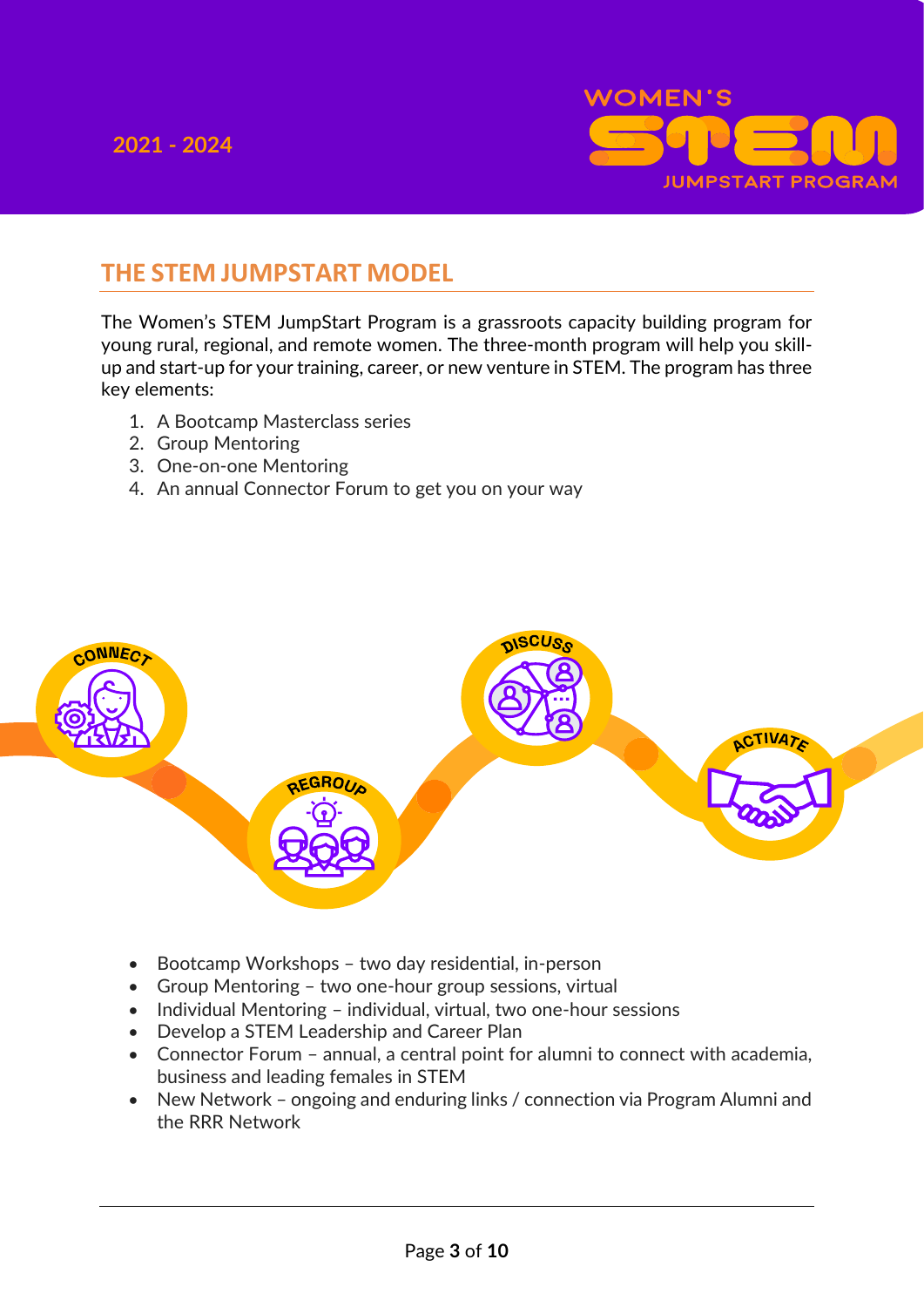

# **THE PROGRAM FOR YOUR STEM SUCCESS**

#### **BOOTCAMP BUZZ**

Through our delivery structure you will be immersed in a program with intensive learning to help you plan for your STEM future. This will be supported with mentoring and access to a new group of likeminded regional women.

The two-day residential bootcamp kicks off the program and will leave you buzzing and wanting more. This is where the group and individual mentoring really comes in as we know that masterclasses and workshops alone are not enough to really set up your big bold plan.

#### **MENTORING & MOTIVATION**

Our follow up mentoring after the Bootcamp will help you stay on track because we want to make sure your enthusiasm and momentum roll on.

After the two-day Bootcamp, you have access to a carefully matched experienced mentor for up to two hours of professional business coaching. Plus, to keep the group vibe rolling, you will have two virtual group sessions with a mix of new content and group sharing. Here you can share your progress and unveil your big bold plan with your amazing new STEM network.

#### **CONNECT & ACTIVATE**

As a fresh program alumnus, you will be invited to an Annual Connector Forum to showcase your skills and put your new STEM Leadership and Career Plan into action. This Forum is the corner stone of the program. Your will meet more amazing women in STEM and make life and career changing connection. Plus, it will be a blast.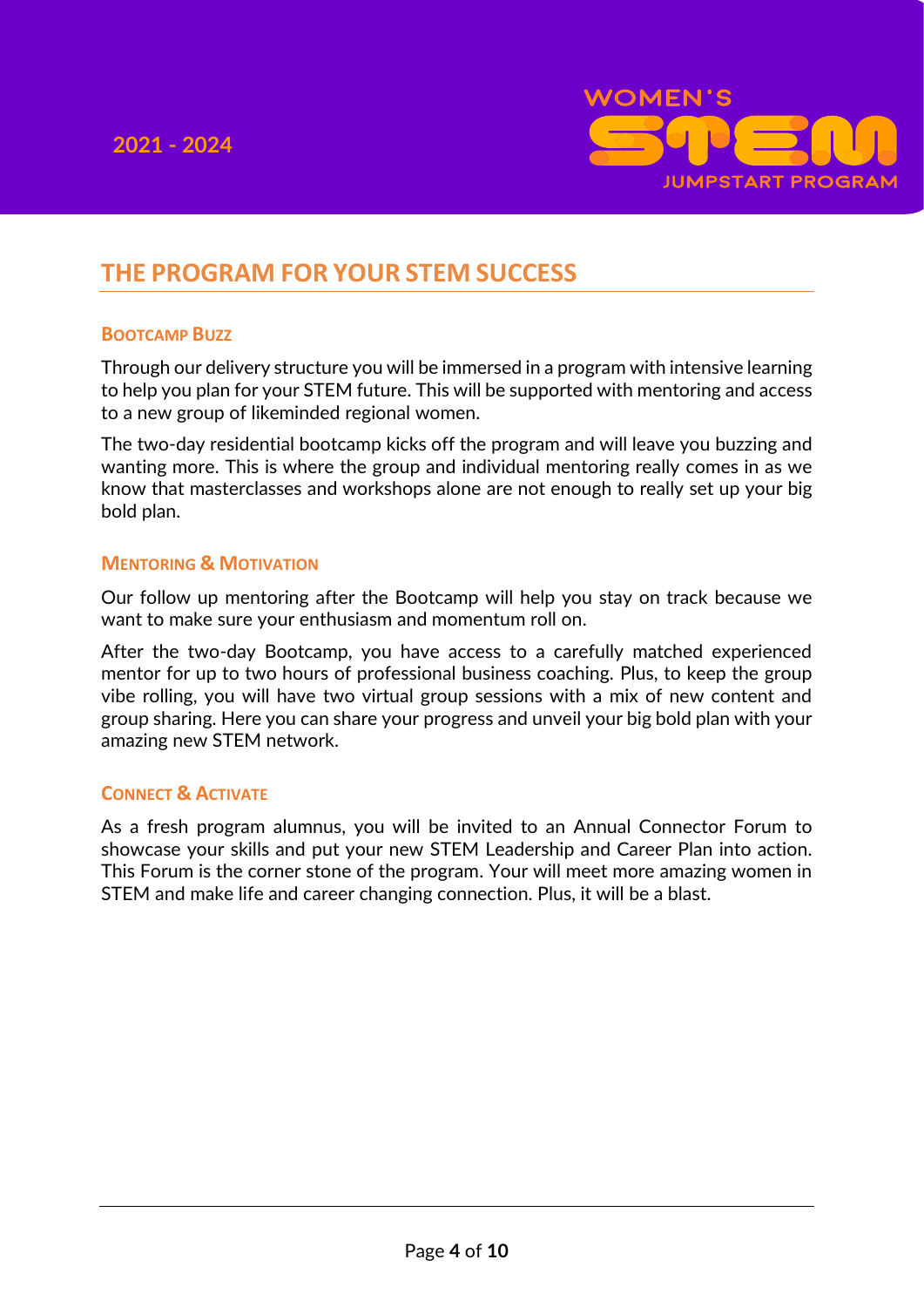

### **DRIVE CHANGE**

Our intent is to assist you and other young women in regional and rural WA to launch and propel your STEM career and take-up STEM opportunities. The entire program is interactive, and the content has been carefully designed for young regional and rural women aged between 18-35.

A centre point of the program is your personal **STEM Leadership and Career Plan**. Through the Program your facilitators and mentors will support you to complete your plan.

We will provide a safe space for you to dream big and provide important processes for young regional women in STEM to gain the confidence to study, work or create a new business in STEM.

Value Creators Women's STEM JumpStart Program aims to transition you from frustration to confidence in your STEM future.

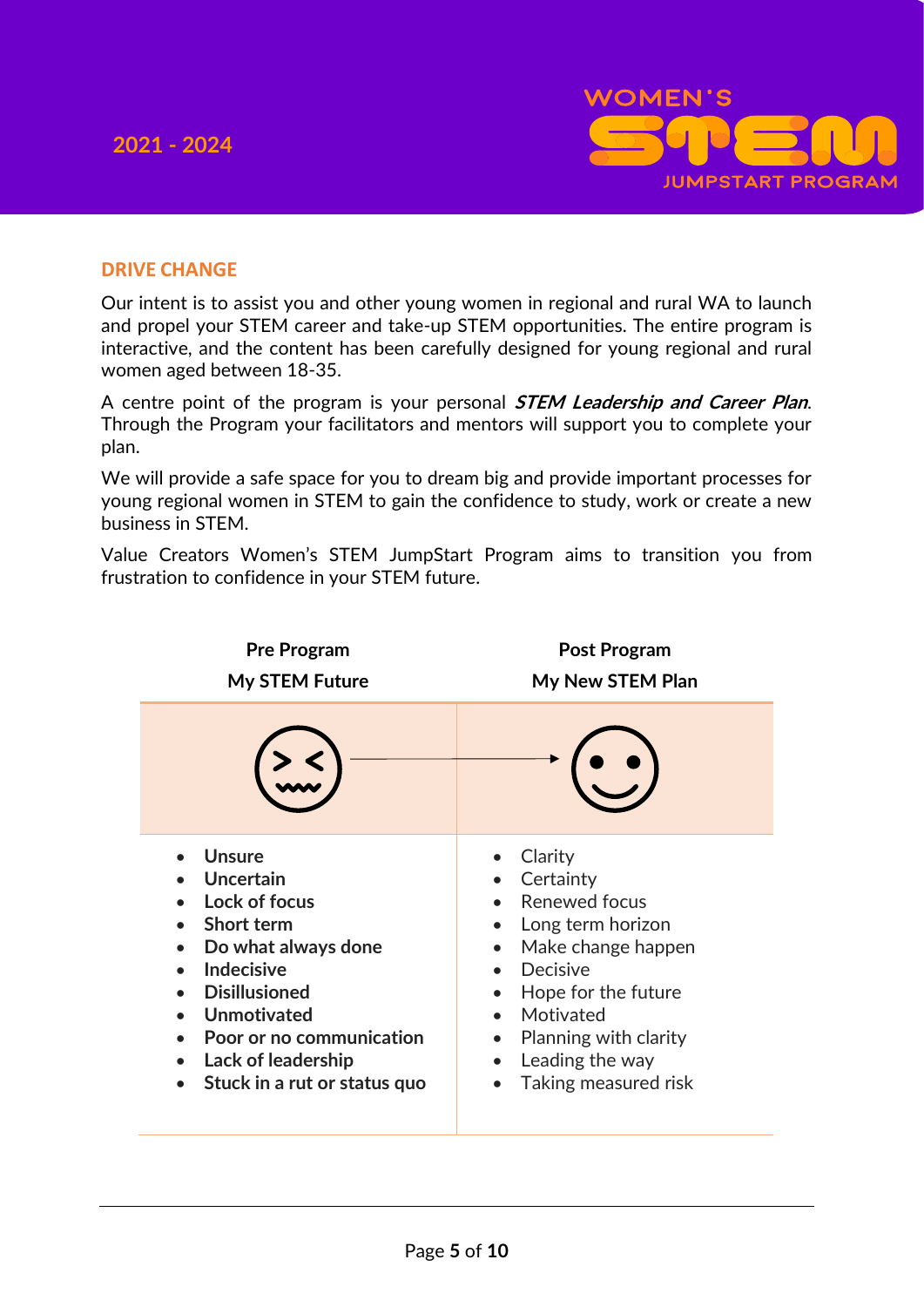

# **OUR PARTNERS & FUNDERS**

### **RRR NETWORK OF WA**

Value Creators is delivering the program and we are proudly partnering with the Rural Regional Remote Women's Network. As a Program participant you will be invited to join the RRR Network with a discounted offer.



#### **FUNDING SUPPORT**

The program is valued at over \$5,000 per person and we are very pleased to have funding support from the Department of Prime Minister and Cabinet's Office for Women.

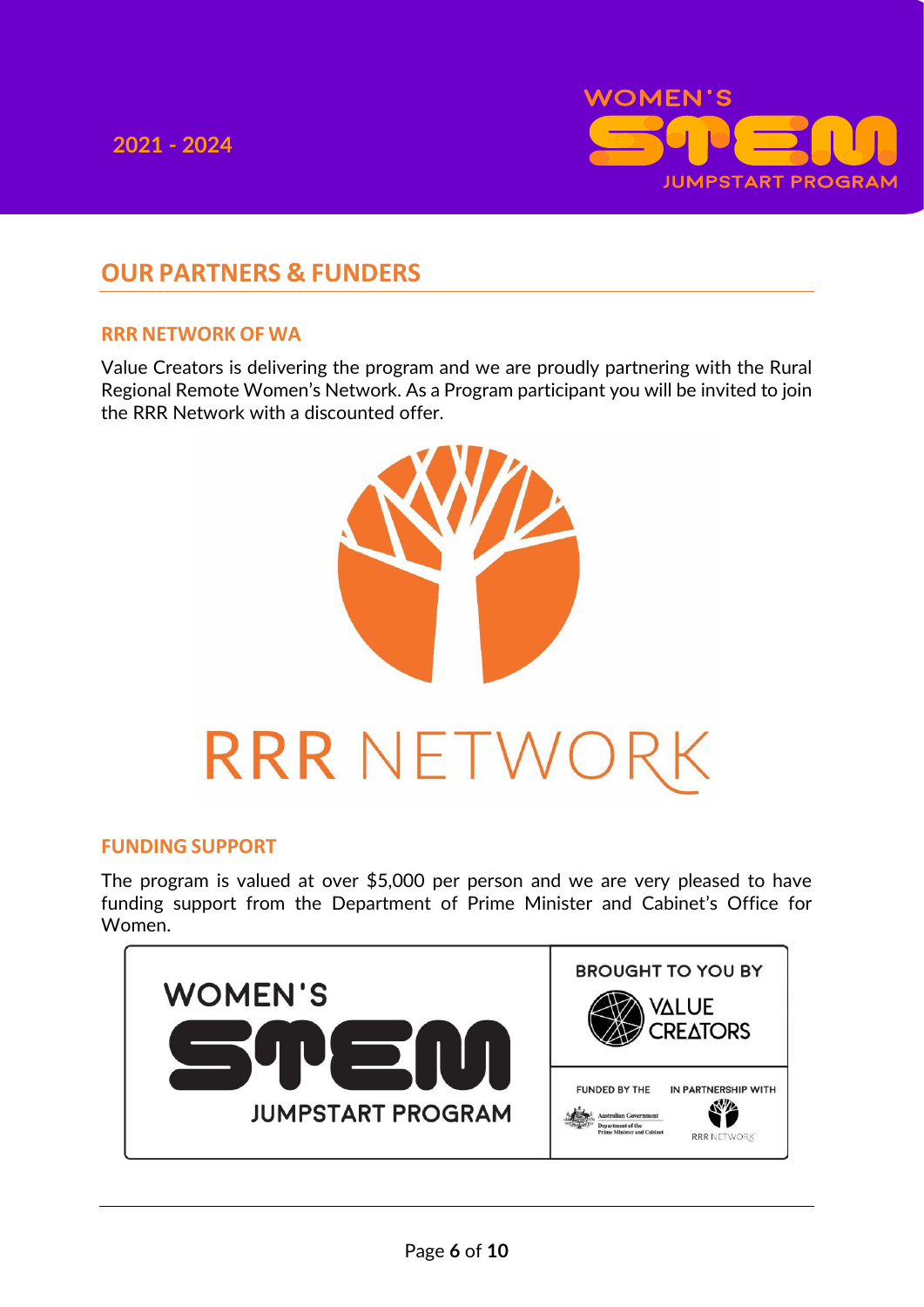

# **HERE'S THE DETAIL**

#### **PRE-START**

**Strengths Profile Assessment Tool** – you complete this on-line two weeks prior to the Bootcamp. A personal Strengths Profile Report is provided along with a 30min individual debrief, all prior to Day One of the Bootcamp.

**Entry Survey** – you will complete this on-line at the start of the STEM JumpStart program to form a benchmark of where you are at in your STEM career, training, or venture planning.

#### **BOOTCAMP**

#### • **Day 1 – YOUR STEM PATHWAY – VISION AND GOAL SETTING**

We will set the group up, explore the basics of your future in STEM through vision and goal setting. We will explore STEM opportunities, learn how to play to your strengths, and introduce you to the STEM Leadership and Career Plan template.

- Session 1: Introduction Program outline and overall structure and key concepts
- Session 2: STEM Future jobs & developing your personal career pathway and plan
- Session 3: Personal Strengths (using the Strengths Profile Analysis Tool)
- Session 4: Training & Skills for Career Innovation and Venture Creation in STEM
- Session 5: Dream Big Vision & Goal Setting
- Session 6: Your STEM Leadership and Career Action Plan
- Session 7: Communication with Click! Colours (and networking)
- Dinner with guest speaker

Outcome – you will get an understanding of "where you are now and where you want to be", and "how to get there" … and the role that you play in your STEM success.

#### **BOOTCAMP**

#### • **Day 2 – STEM LEADERSHIP and CHANGE MANAGEMENT**

Today will help you create the STEM future you want and the importance of a confident and positive mindset. The afternoon will be focused on the need to understand leadership, people and communication to reach your STEM goals.

- Session  $1$  Introduction reflection and check in
- Session 2: Financial Essentials
- Session 3: Leadership, Management and Governance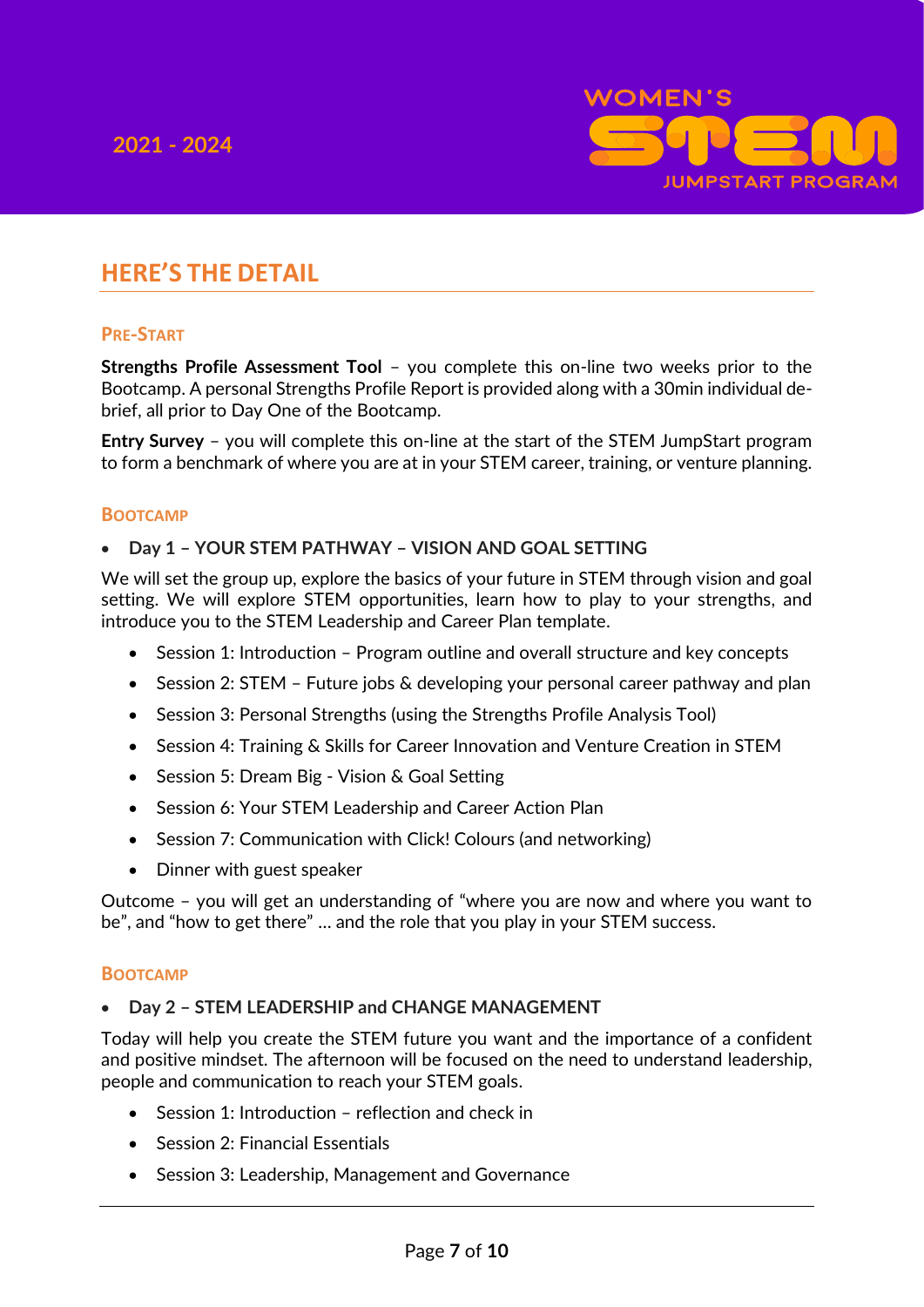

- Session 4: Navigating Change
- Session 5: Your Personal STEM Career Leadership Action Plan
- Session 6: Mindset plus developing confidence and resilience
- Session 7: Wrap Up and What's Next?

Outcome – you will discover tools for improved communication and leadership for success. You will learn how to unlock the power of your mind in achieving your STEM goals and how to build resilience.

#### **GROUP COACHING SESSION #1**

A one-hour virtual whole group session to check in and report back. The focus is on sharing your progress with the whole group, exchange and share new learnings and networks and maintain your momentum and motivation.

#### **MENTORING**

You will be carefully matched with an experienced mentor for up to two hours of professional business mentoring. This will be done virtually and is designed to keep your momentum going after the intensive bootcamp. The focus will be on your personal STEM Leadership and Career Plan to unblock barriers and ensure progress is made.

#### **FINAL GROUP COACHING SESSION #1**

A one-hour virtual whole group session to check in and report back. The focus is on sharing your progress with the whole group, exchange and share new learnings and networks and maintain your momentum and motivation. The aim is to consolidate the goal setting, jointly share the change and progress made and the future direction.

#### **CONNECTOR FORUM - PATHWAYS AND CONNECTIONS**

This annual event will be cornerstone of the program. It will connect you and alumni from other STEM JumpStart programs with potential employers, academia and trainers, and inspirational female leaders, entrepreneurs and innovators in STEM.

The forum will be an interactive STEM expo and will provide you and all graduates with an opportunity to network in shark tank style with STEM-based businesses, employers, and educators.

The intent is to activate the on-going group network and support you can provide each other. This will be a chance to celebrate the whole program and to form an on-going network / alumni.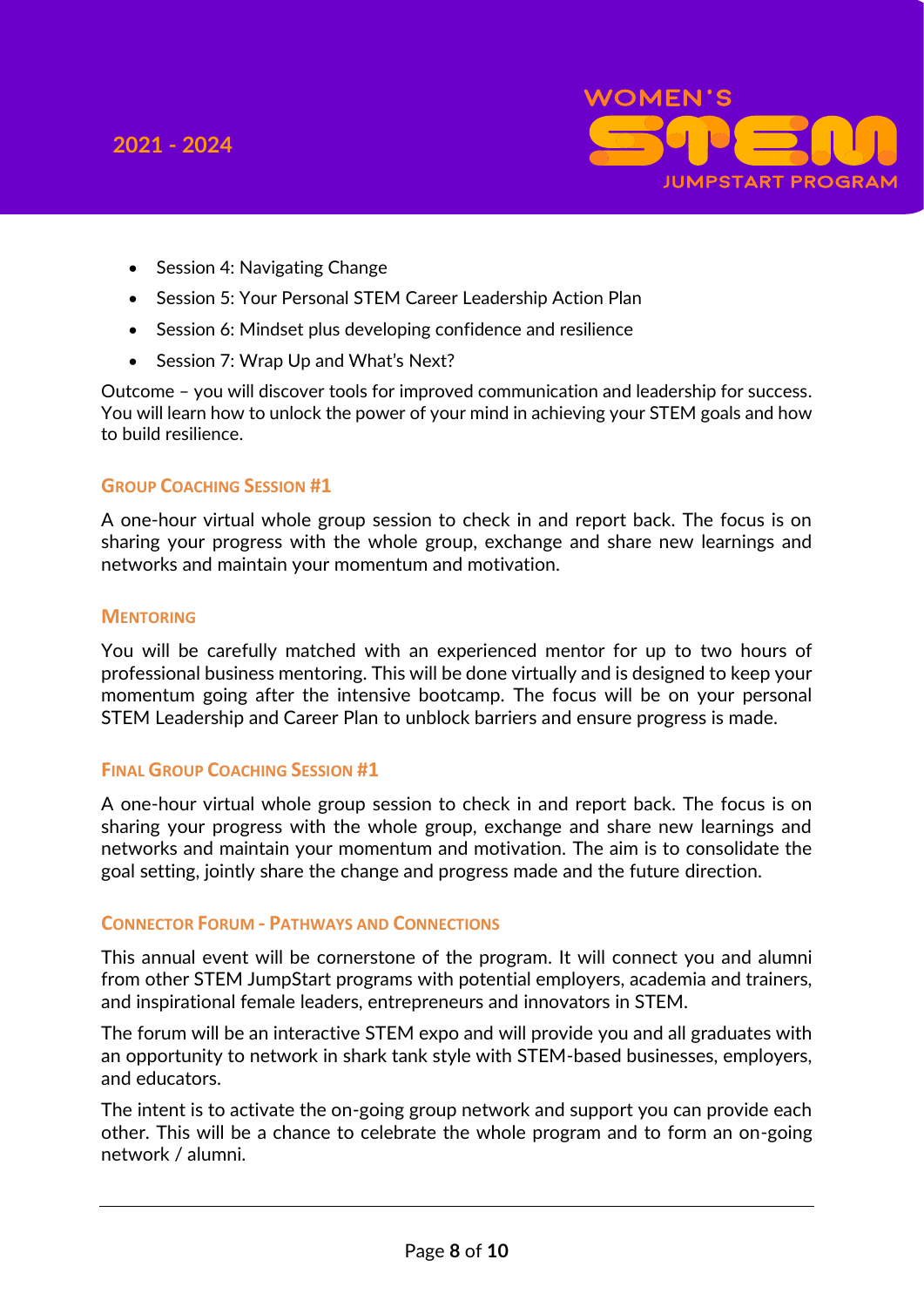

### **COMPLETION SURVEY**

Competed on-line at the end of the STEM JumpStart program to provide a tangible, quantifiable record of the progress you have made in planning your STEM career, training, or new venture.

#### **PARTICIPANT RESOURCE KITS**

Your STEM JumpStart resource kit will include:

- Manual and workbook
- Power points for each Bootcamp
- STEM Leadership and Career Plan Template
- Case studies
- Workshops notes from each Bootcamp workshop
- Personal Strengths Profile Assessment Report
- Networks and connections

#### **VALUE CREATORS LICENCED TOOLS & SUPPORT**

Value Creators utilises several licensed tools to support program delivery to enhance your learning and progress. This is where Click! Colours and the Strengths Profile will shine.

Click! Colours is a simple personality tool and is a fun way to suddenly realise why you have always clicked with someone (and not others!).

The Strengths Profile Assessment is completed via an on-line survey before the workshops and includes a personal one-on-one debrief which you do by Zoom with one of our team before the Bootcamp.